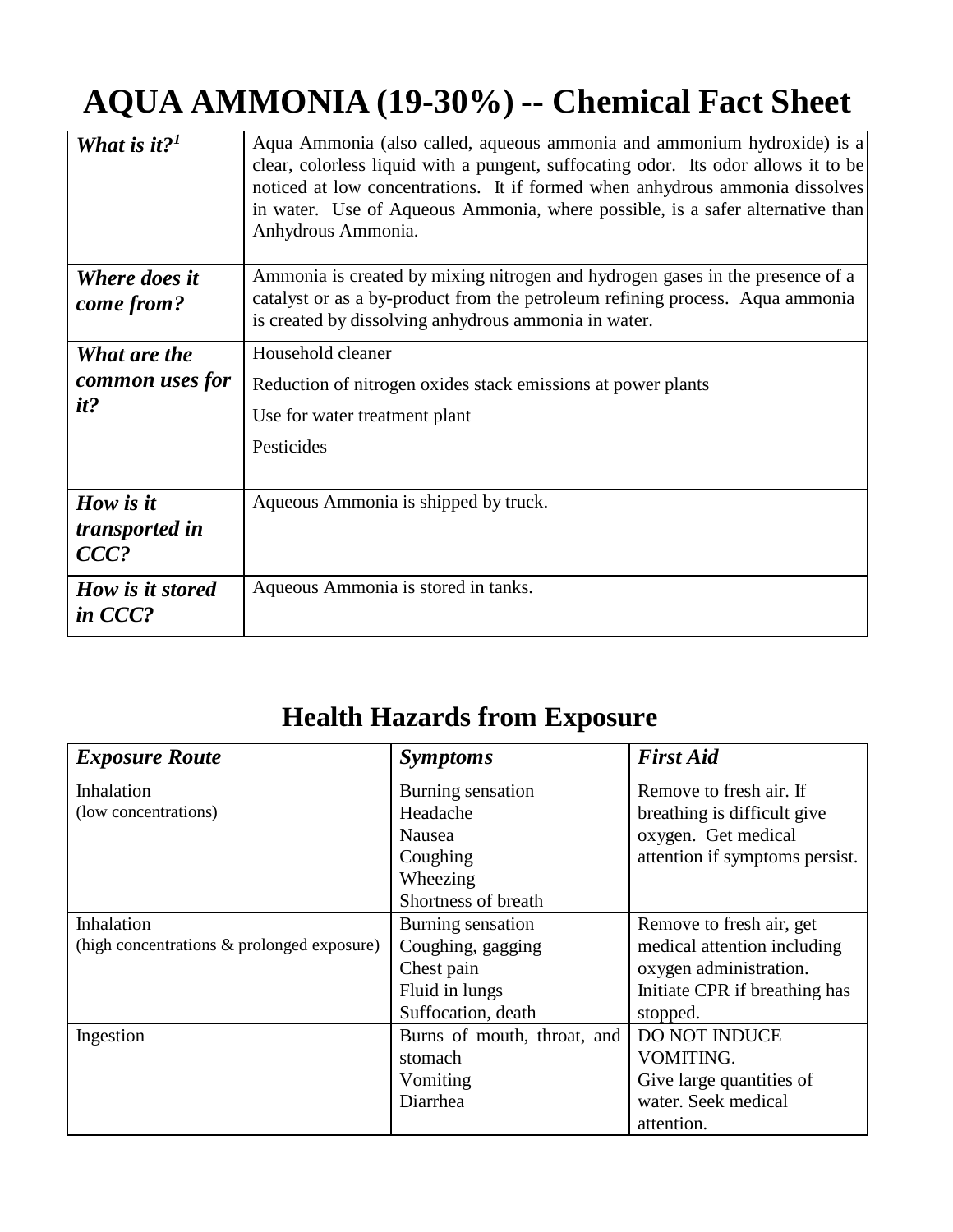| Eyes | <b>Blurred Vision</b> | Rinse eyes with water for at |
|------|-----------------------|------------------------------|
|      | Redness               | least 15 minutes. Seek       |
|      | Temporary blindness   | medical attention.           |
|      | Permanent blindness   |                              |
| Skin | Irritates skin        | Wash skin with water for 15  |
|      | Redness of Skin       | minutes. Remove all          |
|      | Skin burns            | contaminated clothing and    |
|      |                       | wash before reuse. Seek      |
|      |                       | medical attention            |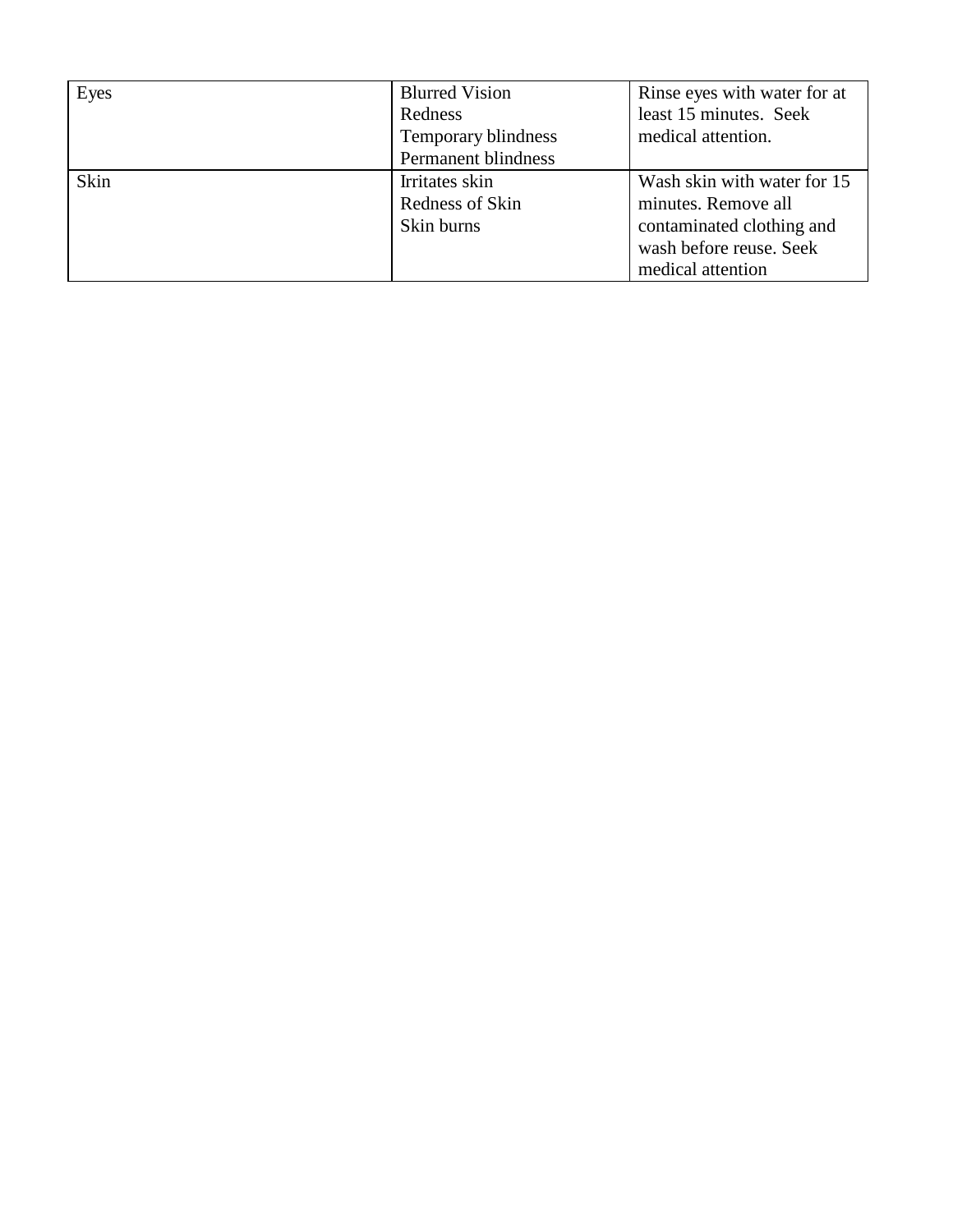## Contra Costa RMP/CalARP Companies that Use, Store or Manufacture this Chemical 2

| Air Liquide Rodeo              | <b>Crockett Cogeneration</b>           | <b>Marsh Landing Generating</b>    |
|--------------------------------|----------------------------------------|------------------------------------|
|                                |                                        | <b>Station</b>                     |
| <b>Air Products Marathon</b>   | <b>EBMUD Lafayette Water Treatment</b> | <b>PG&amp;E Gateway Generating</b> |
|                                |                                        | <b>Station</b>                     |
| <b>Bollman Water Treatment</b> | <b>EBMUD Orinda Water Treatment</b>    | Phillips 66 San Francisco          |
| Plant                          | Plant                                  | Refinery                           |
| City of Brentwood Water        | <b>EBMUD Sobrante Filter Plant</b>     | Randall-Bold Water Treatment       |
| <b>Treatment Plant</b>         |                                        | Plant                              |
| <b>Chevron Richmond</b>        | <b>EBMUD Walnut Creek Water</b>        | <b>Riverview Energy Center</b>     |
| Refinery                       | Treatment                              |                                    |
| Corteva Agriscience            | Los Medanos Energy Center              | <b>Shell Martinez Refinery</b>     |
|                                |                                        |                                    |
| <b>Criterion Catalysts</b>     | <b>Marathon Martinez Refinery</b>      |                                    |

## **For More Information**

| <b>US Environmental Protection</b><br>Agency and Technology<br><b>Transfer Network</b>                                         | www.epa.gov/swerceppo<br>www.epa.gov/ttn/uatw/hapindex.html       | (800)535-0202 EPCRA<br>Hotline<br>$(919)541 - 0888$ |
|--------------------------------------------------------------------------------------------------------------------------------|-------------------------------------------------------------------|-----------------------------------------------------|
| National Institute of<br>Occupational Safety & Health<br>and the Agency for Toxic<br><b>Substances and Disease</b><br>Registry | www.cdc.gov/niosh<br>http://atsdr1.atsdr.cdc.gov:8080/hazdat.html | $(800)477 - 1544$                                   |
| Occupational Safety and Health                                                                                                 | www.osha.gov                                                      | $(202)219 - 8151$ or                                |
| Administration                                                                                                                 | www.osha-slc.gov/ChemSamp_data                                    | $(202)219 - 7056$                                   |
| ChemFinder®                                                                                                                    | http://Chemfinder.camsoft.com                                     | $(800)315 - 7300$                                   |
| <b>International Safety Cards</b>                                                                                              | http://siri.org/msds/mf/cards/list.html                           |                                                     |
| <b>SDS</b> Sites                                                                                                               | www.msdsonline.com                                                |                                                     |
| Poison Control Center                                                                                                          | www.calpoison.org                                                 | $(800)$ 876 - 4766                                  |
| California Health Service<br>Department<br>Sacramento                                                                          | www.dhs.ca.gov                                                    | $(916) 540 - 3014$                                  |
| Contra Costa County<br><b>Health Services - Hazardous</b><br><b>Materials Department</b>                                       | www.cchealth.org/groups/hazmat                                    | $(925)$ 646 - 2286                                  |